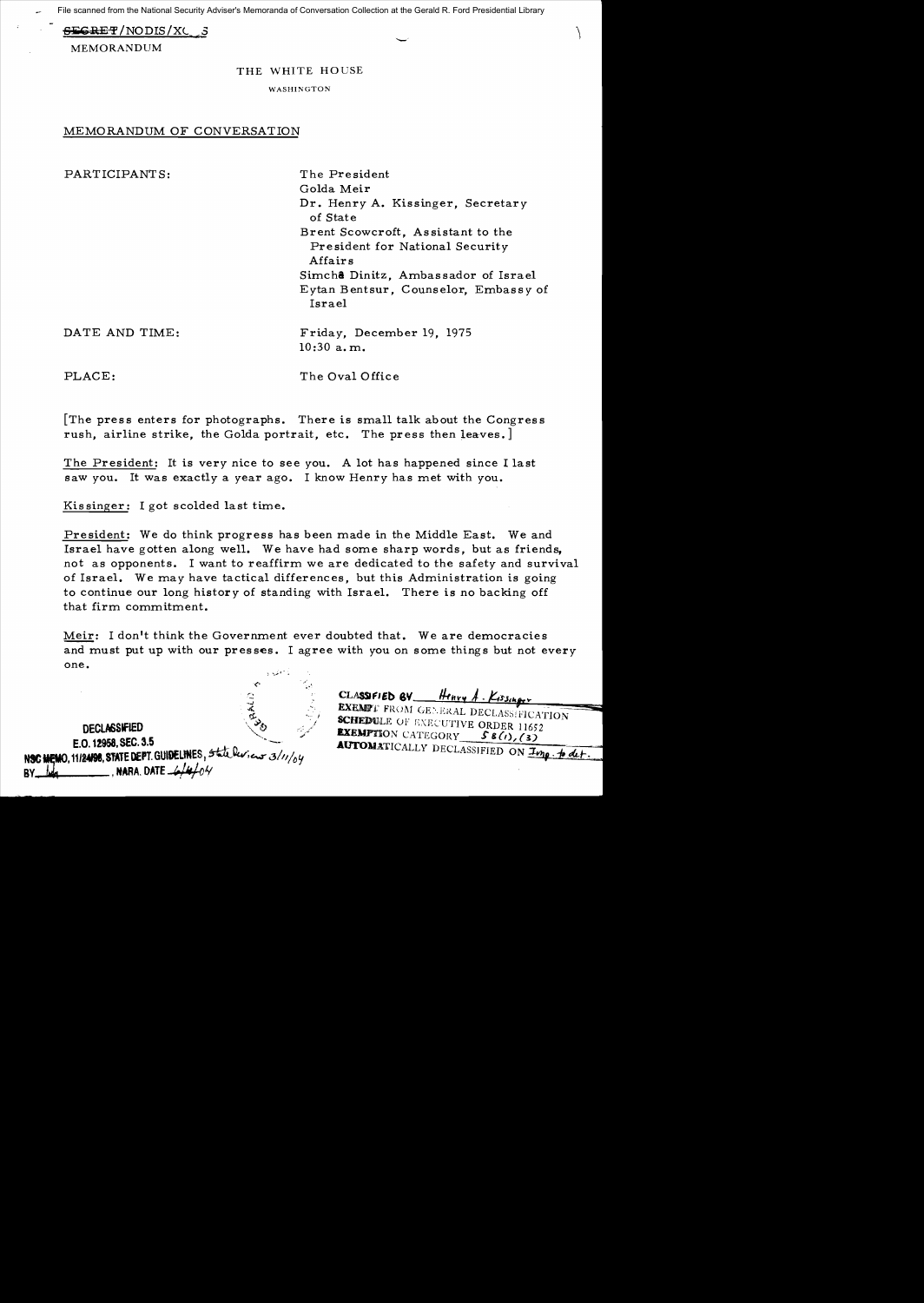## - $-$ <del>SEGRET/</del>NODIS/XGDS  $-2-$

For example, the PLO sitting in on the UN Security Council. We think it is dangerous, because the more the Security Council tries to deal with the problem and thinks it can solve it... I don't think you think so, and we can't accept it. There is a solution to PLO through Jordan, but not through a third state. There is nothing we can talk to the PLO about.

President: We have said that so long as the PLO doesn't recognize Israeli existence we believe nothing is possible.

Meir: With our neighbors we can negotiate. So as soon as they want to, we can agree instantly. But we can't negotiate with terrorists who just want us out. The danger is that if the Security Council thinks it can decide and enforce a settlement, they just make peace more distant.

President: We will not be a party to an imposed settlement of any kind.

Kissinger: Your Prime Minister is the only one who doesn't believe that. We have insisted that only 242 and 336 are relevant issues for the Security Council.

President: I would like your assessment. We are disturbed about Lebanon. It seems a confused mess.

Meir: May I smoke?  $\lceil \frac{\xi}{\xi} \rceil$  she lights up. ]

Sincerely, my heart aches over Lebanon. They don't have democracy as you know it, but it is relatively democratic. It is a delicate situation but they have managed for over 20 years. There is no doubt Syria is interested in this upheaval. We are baffled by it.

The shocking thing is the attitude of the world toward it. It doesn't come up in the Security Council or the General Assembly while all this killing is going on.

President: It is primarily in Beirut.

Meir: Not exclusively. But the PLO has more power than the Government. I can't understand the world standing by. I am surprised the Pope doesn't say something. After all, these are Christians being killed.

[ A note on the Senate vote in Angola is sent in.]

SEGRET/NODIS/XGDS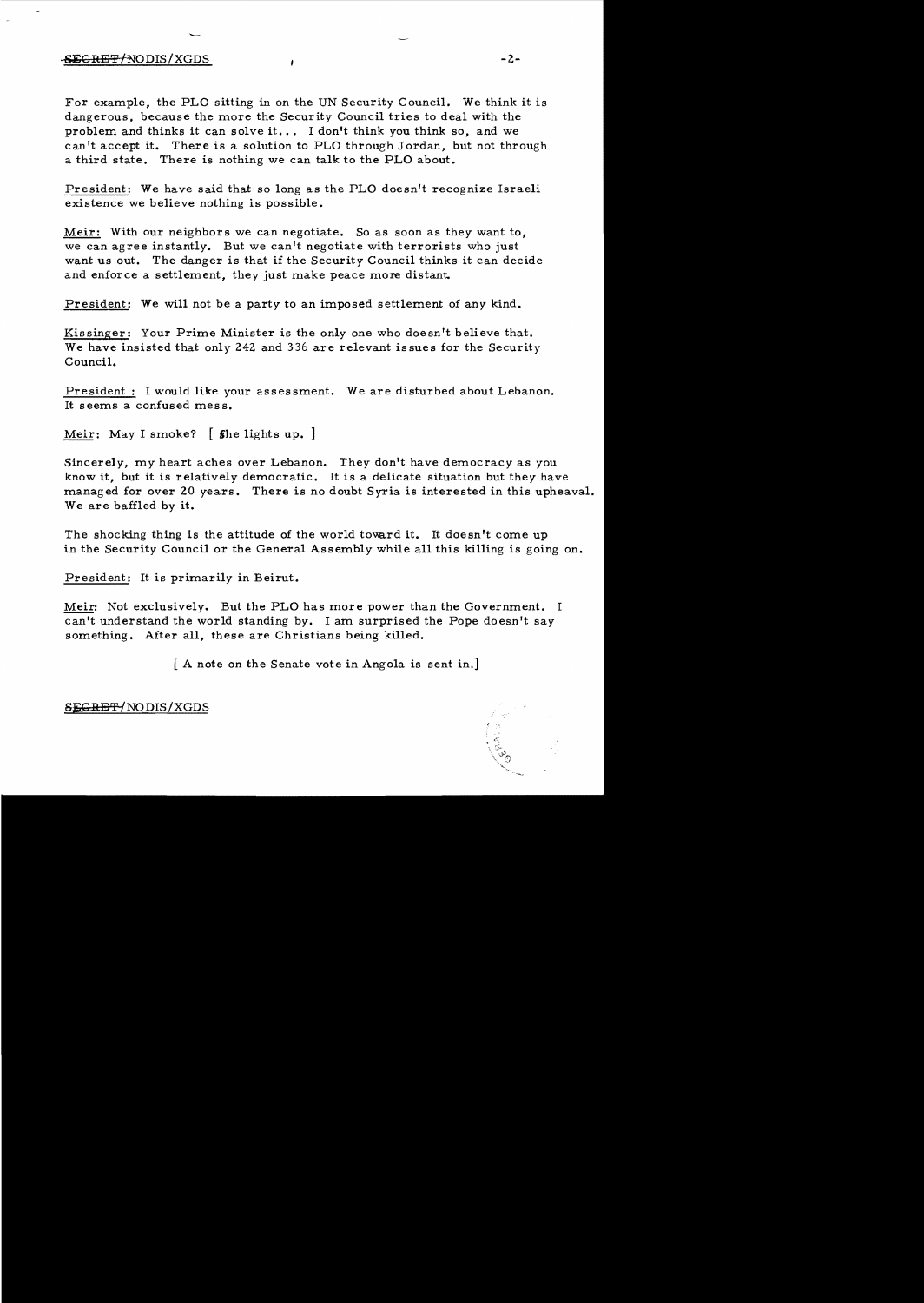## enterprise to the set of the set of the set of the set of the set of the set of the set of the set of the set of the set of the set of the set of the set of the set of the set of the set of the set of the set of the set of

President: We thought we had it worked out. But they are all so timid and gun shy.

Meir: You weren't asking to send personnel.

President: No, and it is a pitiful scene for a world power.

Meir: What does it mean for small countries? How can you ask them to take risks? We take risks in the passes and for peace.

President: I am very worried about the attitude of the Congress. The attitude of the Congress is worse than that of the American people.

Kissinger: In a way this is worse than Vietnam. That had gone on for years and we inherited it. What does this do for us in the world? We had our friends in Africa with us. We were getting support from NATO for a policy outside Europe, for the first time.

[Discussion of the Angola compromise]

President: I have just been informed they won't give us the money. This is a disaster for the country.

We felt the Sinai agreement was constructive in helping us move toward peace. If we don't hold out the prospect of progress I think it would lead to serious consequences.

Meir: They can't have it both ways.

SEGRET/NODIS/XGDS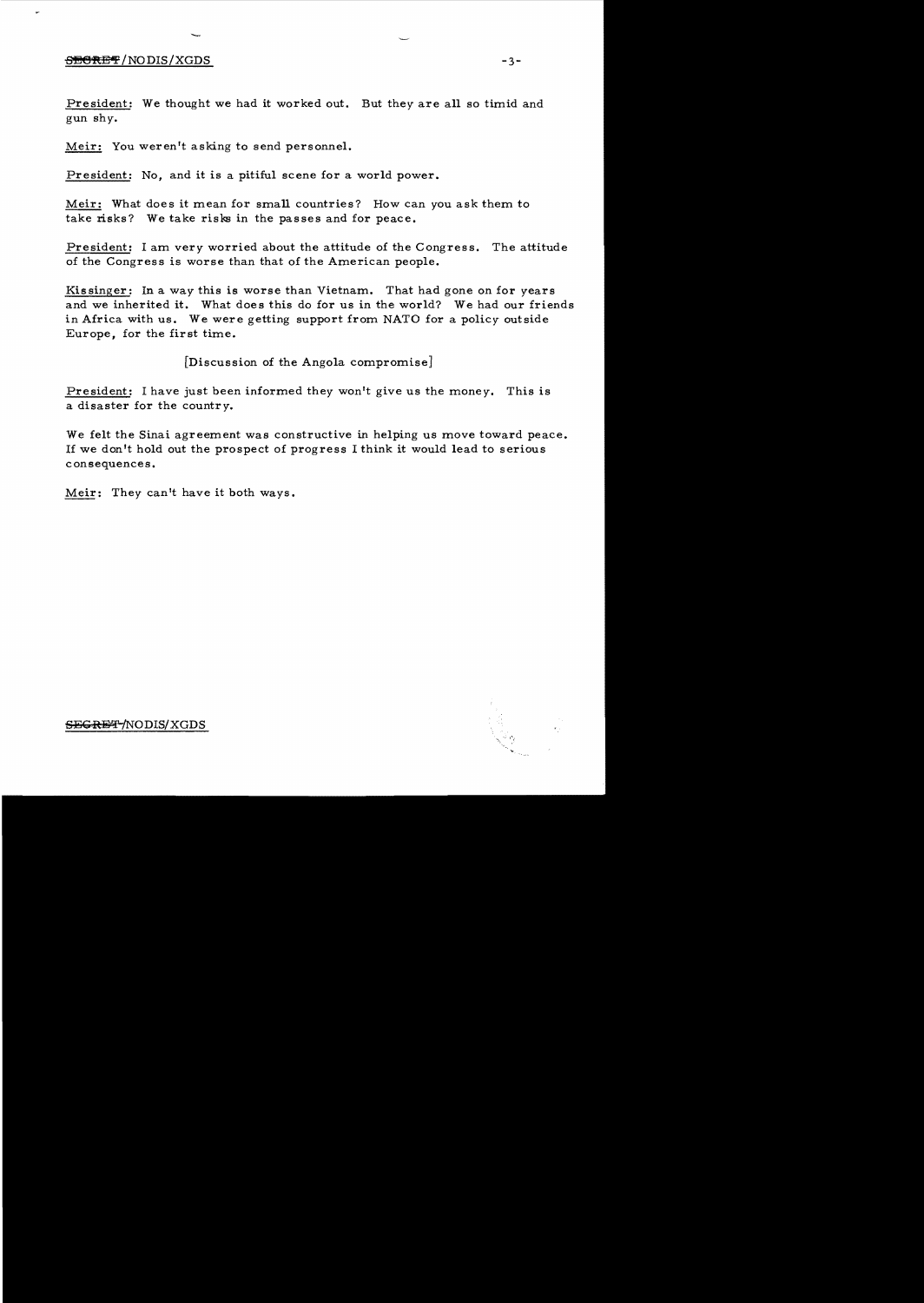V P/Colda Muin/K  $1702275$ 

Pussin. Somaltable otroit Congress mot, article plaiter, How Golda postint, its twee out P. De se empire te est par a let hus hypord  $E\left( \frac{1}{2\pi}\right)$  de la France are to think progress he has malle un ME We have gatten dag will no home had sharperads, but as friends with as sportant short to respond us are cerchiate la supote or semando à la succession de mag to sortine mon l'en, history ptantin av / M I Maiteaux contra minister financient an demonsion nont put y a our presses. Some Tring but hey one. For exige to U/60 sitting in on UNSC Use this it is douglasis because - mes c SC tracerate lead cof a factor + Thracks it can sortal et. Ilmit think you think so + we can't augt AcThan ison solutient Photon Jordan bil-not than a 3 nd state. The is writing un constable to flO deat. We have jurid so leag as 160 dormit Way I exis un had moding is pourle We are un plus un un mot. So son as they won't to, we can agree motionth. But we cont every ot or / terrorists who just want is ort. Donger in Chris if SC Thisk I can bewil a surface a ditternet, they

**DECLASSIFIED** E.O. 12958, SEC. 3.5 NSC MEMO, 11/24/98, STATE DEPT. GUIDELINES, State le viens 3/11/04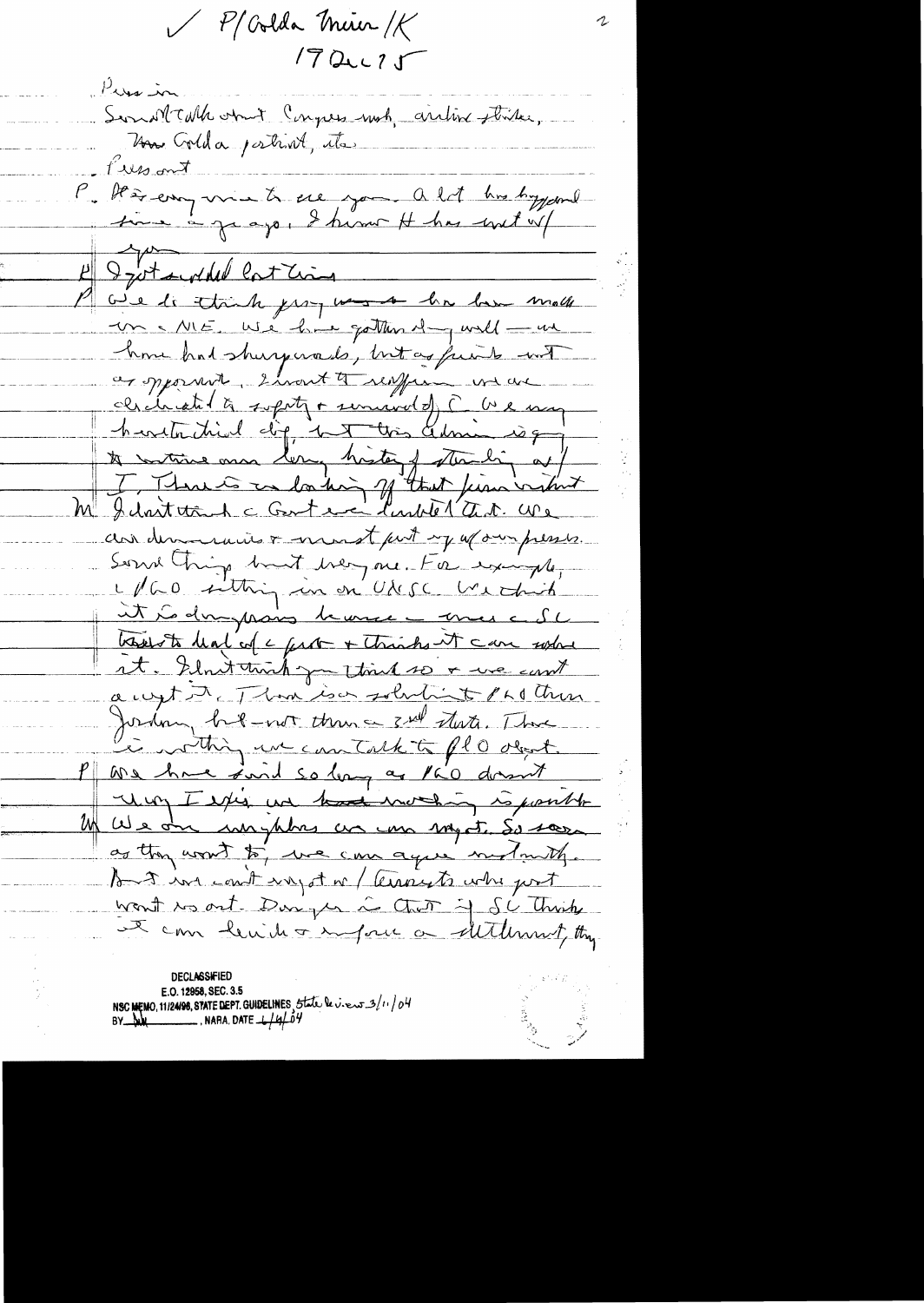feret mota place mes distant P véeninnt de apart à me vijeel K Jong PNI is carly one works done to bine hat Wilhou month that any 24 20 3 3 Fax Missout roses pc Sc Incended like you assessment we chatrical clark hibanne. It seems a Confred mes M ( Uning Secretary) Simily and heart achos creer between. They don't know almos as you how it, but it is relatively as. It is a delicate pet but they have my d for au 20 jus. Hue à no dont Syria is Jut The shocking thing is cartitude of c world rcGA, while all this hilling is juing on. P. Set pom ing un punt M not spermierly But PLO has more proven structing by harrywith / of dreams 20g santoni captural, the cure Chrystin buind. (hotel Chypole sent in) I we that are land it worked out. But they In you won't work just to performed prove, Un in lant don it welcome for toward countrie?